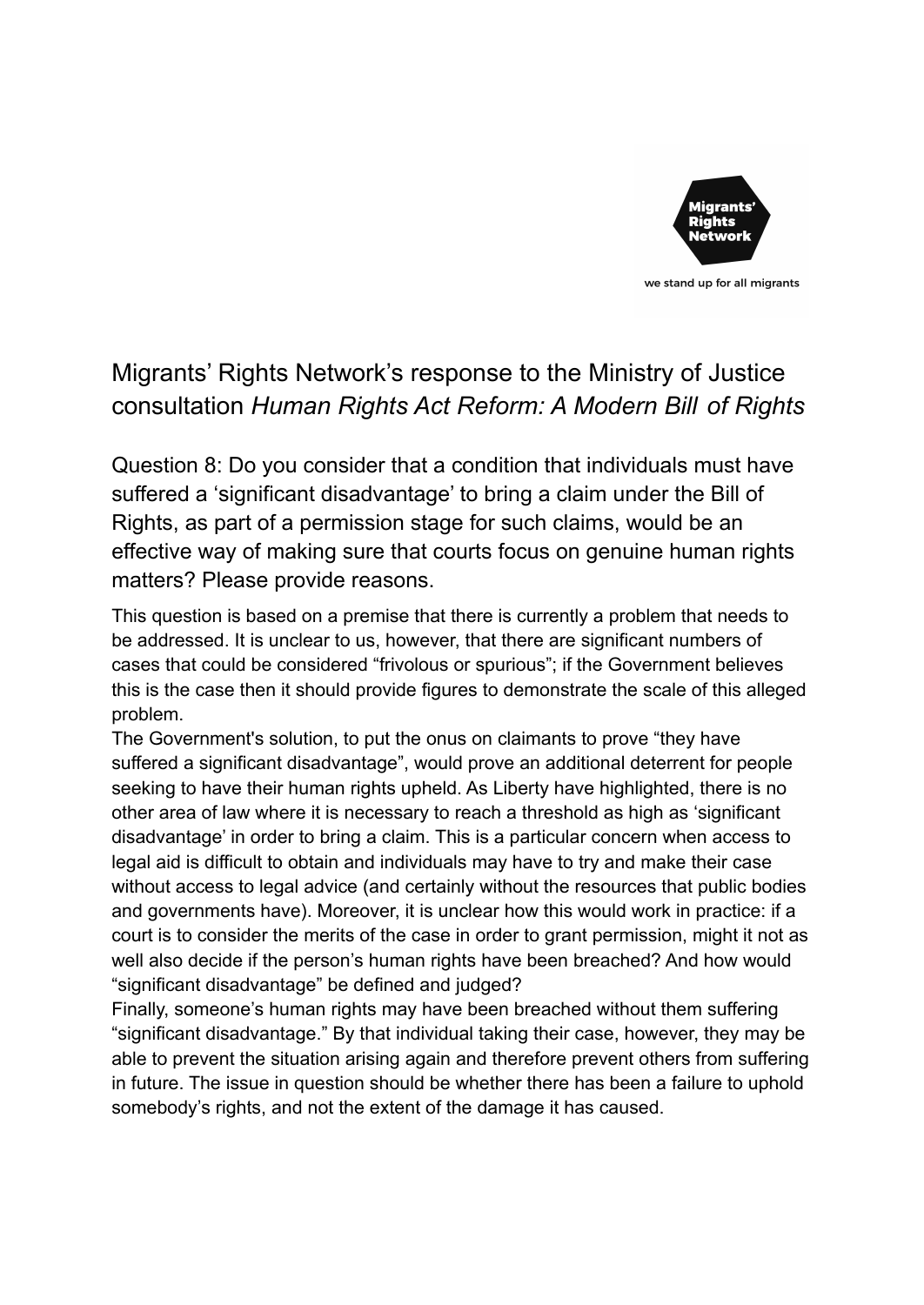Question 9: Should the permission stage include an 'overriding public importance' second limb for exceptional cases that fail to meet the 'significant disadvantage' threshold, but where there is a highly compelling reason for the case to be heard nonetheless? Please provide reasons.

We raised in response to question eight our concern that someone's human rights may have been breached without them suffering "significant disadvantage," and by that individual taking their case they may be able to prevent the situation arising again and therefore prevent others from suffering in future. Setting the threshold at "overriding public importance" is, in our opinion, far too high, and it is unclear how this would be defined. Any breach of human rights is significant, and worthy of investigation and action.

Question 10: How else could the government best ensure that the courts can focus on genuine human rights abuses?

As noted in our response to question eight, we are not aware, and the Government has provided no evidence, that there is a problem being caused by 'non-genuine' human rights cases being taken. If the Government is serious about enabling courts to address human rights abuses, however, there are a number of actions they could take. Most obviously, they should make it easier for people to bring human rights claims and to access high-quality legal support to do so. The proposals set out in this consultation, however, do the opposite and create further unnecessary barriers to access to justice. The suggestion that people should not be able to bring a human rights claim if there are other legal avenues that they could pursue is troubling: as stated in our response to question nine, any breach of human rights is significant, and worthy of investigation and action, and ability to take such claims is a vital mechanism to hold public authorities to account.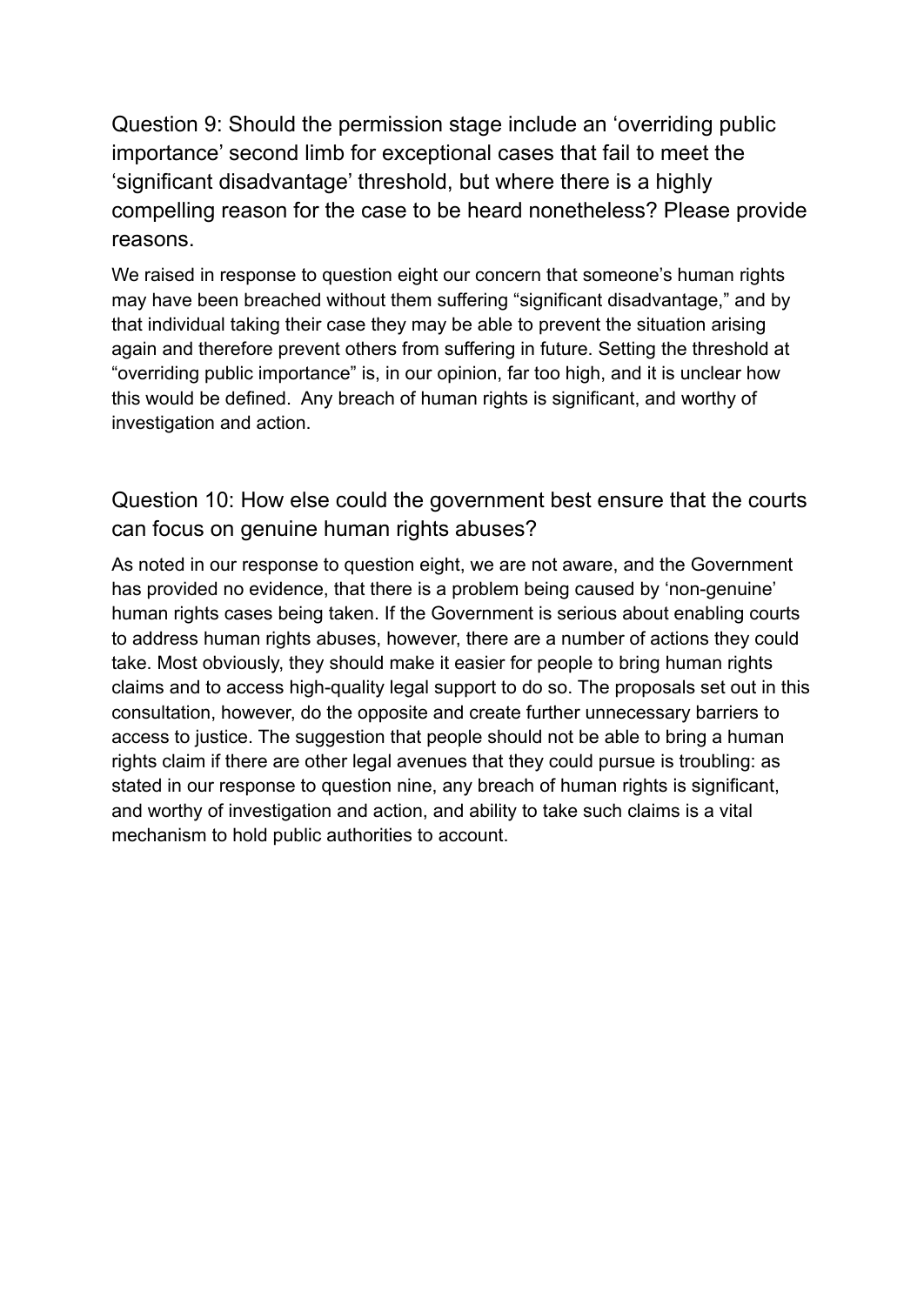Question 24: How can we make sure deportations that are in the public interest are not frustrated by human rights claims? Which of the options, below, do you believe would be the best way to achieve this objective? Please provide reasons.

- Option 1: Provide that certain rights in the Bill of Rights cannot prevent the deportation of a certain category of individual, for example, based on a certain threshold such as length of imprisonment;
- Option 2: Provide that certain rights can only prevent deportation where provided for in a legislative scheme expressly designed to balance the strong public interest in deportation against such rights; and/or
- Option 3: provide that a deportation decision cannot be overturned, unless it is obviously flawed, preventing the courts from substituting their view for that of the Secretary of State.

The question is based on the premise that some people do not deserve to have their human rights upheld; a premise that we fundamentally reject. It would be entirely contrary to the spirit of human rights to legislate that certain categories of people cannot make a human rights claim. We do not support any of the options set out in this section.

Question 25: While respecting our international obligations, how could we more effectively address, at both the domestic and international levels, the impediments arising from the Convention and the Human Rights Act to tackling the challenges posed by illegal and irregular migration?

The short answer is that you can't, and it is shocking and shameful that a government would include in a consultation a question that asks the public to help provide it with the rationale for abandoning such fundamental and internationally respected agreements such as the Refugee Convention and the principle of non-refoulement.

If the Government is serious about addressing the problem of people arriving in the UK via irregular routes, then it needs to provide other mechanisms for people to be able to enter the UK. As stated in our response to question 24, the idea that human rights do not apply to certain categories of people (in this case, migrants) is